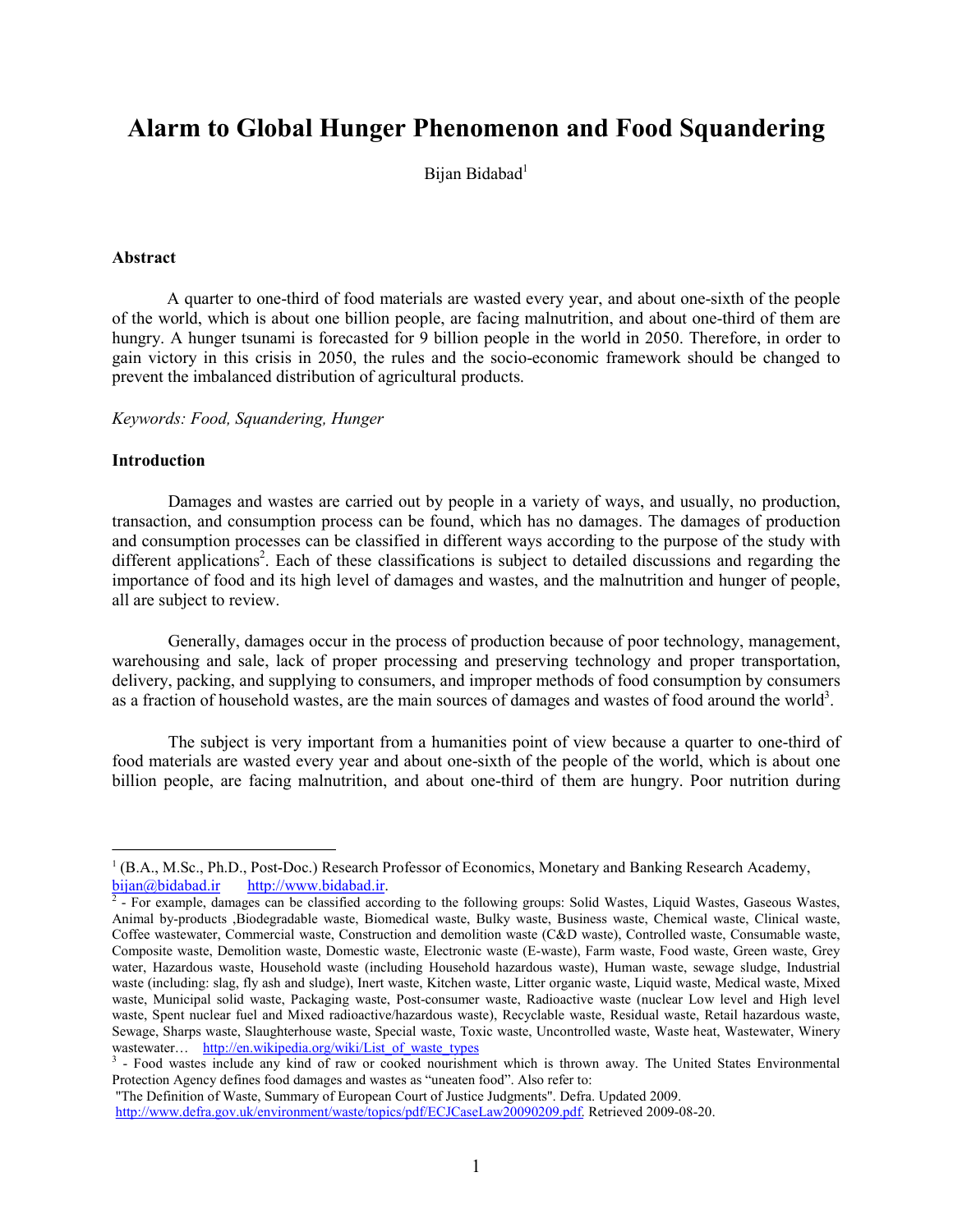embryonic and childhood is the cause of death of one-third of the children of the world<sup>4</sup>. According to Food and Agriculture Organization (FAO), the number of hungry people in the world had reached 105 million in 2009, and about 1.02 billion had malnutrition and hunger, which has been the main cause of the annual death of 30.5 million children of the world. Families in developing countries, on average, spend 70% of their income on food, and this figure is about 15% to 18% in industrial countries. A study of hungry people of the world shows 70% of them are women and girls, while rural women produce 50% of the world's food.

The number of children suffering from low weight has increased between 2000 and 2005, according to UN reports. Micro-nutrition shortage is one of the most important factors for the excessive low weight of children. It is one of the main health problems in the world. That is to say, vitamin A shortage, and therefore we see anemia symptoms because of low usage of iron and zinc. These are causes which increased the early death of children and mothers, further decrease the IQ of the children, and decrease in quality of life and productivity as well as economic growth in developing countries. According to a report, about 70% of non-pregnant mothers in India and 50% of women in sub-Saharan Africa are suffering from anemia because of the inadequacy of iron consumption. Further, the inadequacy of vitamin A has affected the immunity system of 40% of children below the age of 5 in developing countries and has increased the average number of death among children in developing countries. In some countries, the figures are more desperate, one of which is related to India with 40% because of the lack of consummation of the adequacy of vitamin A before school-age children.

The UN World Food Program Agency projected to the new record number of world hungry people on the occasion of Global Food Day, and emphasis that helps contribution has decreased to its lowest level of recent years, while the number of hungry people of the world has increased because of the combined effects of the increase in the food price, financial crisis, and climate change. In this regard, the executive director of the World Bank<sup>5</sup> says: The main concern of world policymakers today is concentrated on the miseries caused by the global crisis. But, the real crisis is hunger and malnutrition… 75% of the people of the world live in villages, and most of their lives are tied to agriculture which is the basic tool to fight hunger, malnutrition, and alleviation of poverty and sustainable development<sup>6</sup>.

In the complaint to disregarding the vast hunger of the world, in a symbolic movement in May 2009, Jack Dief, director of Food and Agricultural Organization of UN, went on 24 hours strike in FAO headquarter in Rome. He went on a hunger strike to recall international organizations to fight against spreading world hunger. By expressing his worry about the increasing number of hungry people of the world, he asked all people of the world to join this strike. Dief mentioned that we have every kind of natural resource and technique to abolish world hungriness, and only political reasons prevent us from doing so.

Also see:

 $\overline{a}$ 

<sup>&</sup>lt;sup>4</sup> - Announcement of Information Centre of United Nations, International Union against Hunger about Food. In this announcement the waste of food has been defined as a "criminal phenomenon" and has asked everybody to decrease waste to zero and do not buy or cook more than need and preserve food through proper methods so that food not to thrown away and before throwing away food, they should think if possible to prepare a tasty soup from the remained food? The announcement has also asked people to persuade governments to implement effective actions for alleviation of hunger and malnutrition. [http://www.fao.org/UNFAO/Bodies/cfs/cfs34/index\\_en.htm](http://www.fao.org/UNFAO/Bodies/cfs/cfs34/index_en.htm) 

<http://www.iaahp.net>

Olivier De Schutter, 2009, UN Special Rapporteur on the right to food, Accountability to combat hunger. http://www.iaahp.net/fileadmin/templates/iaah/WFD2009/contributions/IAAHeditorial\_DeSchutter\_EN.pdf

<sup>&</sup>lt;sup>5</sup> - Ngozi Okonjo-Iweala.

<sup>6</sup> - All-Africa Global Media, Feb., 19, 2008.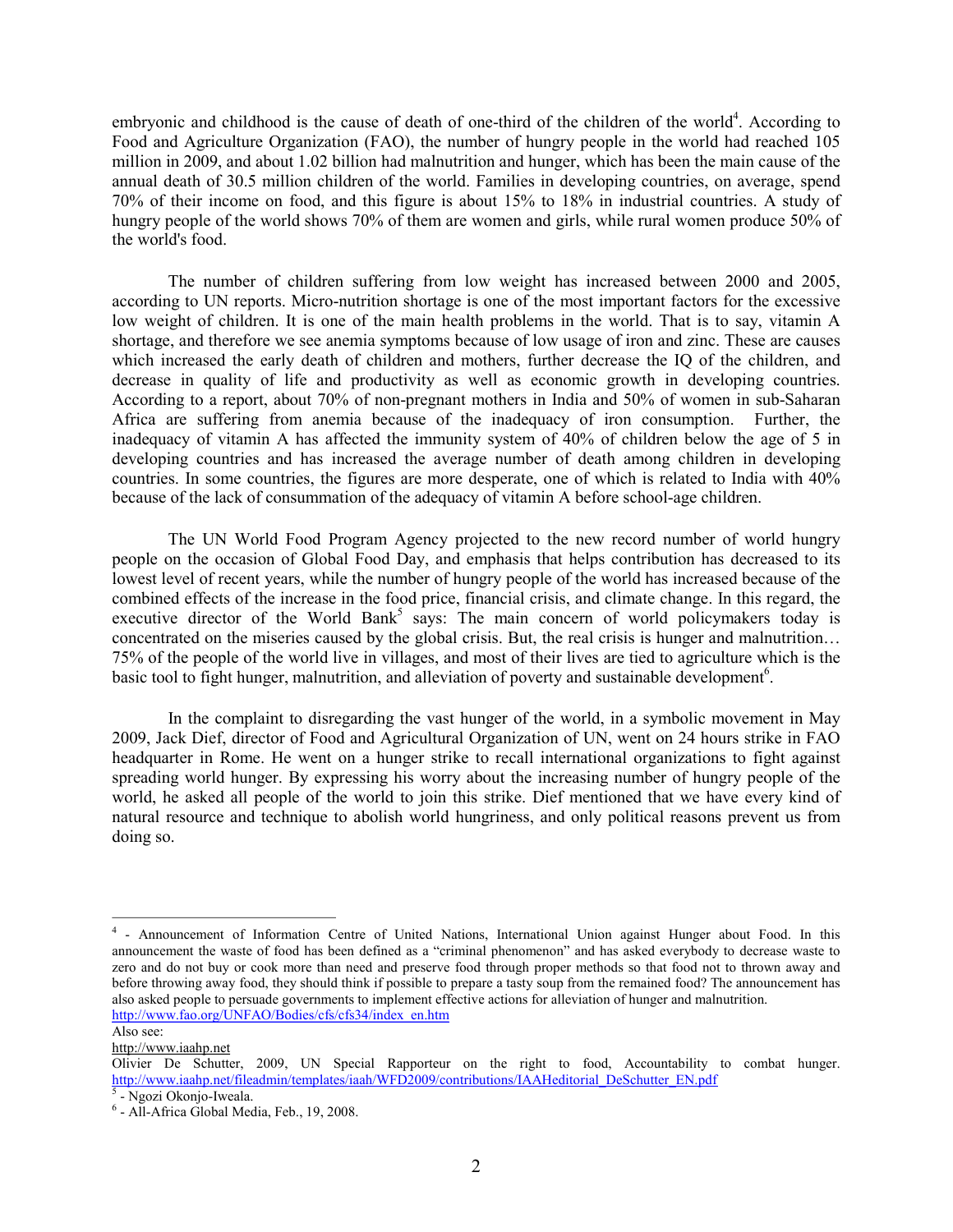All most 30% of foodstuffs in America, which amounted to 48.2 billion dollars in 2008, are wasted. A large portion of this figure is food wasted from restaurants, hotels, coffee shops and schools, university cafeterias, and office restaurants<sup>7</sup>. All these food wastes are because of the squandering of foodstuff more than needed and are thrown away. Generally, purchasing and keeping more food than needed increases other costs such as transportation and preserving, which are usually forgotten. In this regard, it should be mentioned that according to the published data, about 18.7% of the world's energy is used to preserve foodstuff in refrigerators<sup>8</sup>.

The FAO has predicted a hunger tsunami in Food Production Outlook for 9 billion people of the world in 2050. It has been mentioned in their report that in order to gain victory on this crisis in 2050, the rules and the socio-economic framework should be changed to prevent the imbalanced distribution of agricultural products. However, within the first half of the 21 century, the amount of food needs to be doubled, where world temperature will increase, agricultural production capacity will decrease, while demand for these products will also increase. Hence, if we do not think essentially to solve this problem, the hunger crisis will be indispensable. A recent FAO study shows that in order to feed 9 billion people in 2050, we need to increase agricultural production by 705, and most of this increase should be in vital strategic productions such as grains. One of the instances that FAO proposes is an equal distribution of food and resources. According to the FAO report, grain production, which is about 2.1 billion tons per year at the present time, should be increased by one billion tons. Meat production should increase from 200 million tons to 470 million tons in 2050. Out of these products, about 72% of this amount will be spent in developed countries, while, at the present time, the figure is 58% of total meat production. The report makes this clear that in order to eliminate hunger in 2050, it is necessary to increase investment in agriculture by 60% until 2050. It may be pointed out here that the Human Right Declaration in 1948 considers not being hungry and removal of malnutrition as an integral part of human rights which has been again confirmed by the Children Right Convention in 1989, but the UN and the global community have not done any decisive action about this difficulty yet.

On the other hand, religiously speaking, the holy Quran has considered over-consumption and squandering (spending more than need) as a forbidden act. Al- Quran commands: "It is him who has created gardens with or without scaffold and date roots and fields with various fruits and olive and similar and un-similar pomegranates. When they become fruitful, eat their fruit and give God's share when you pick them and do not squander, because God does not like squanderers<sup>19</sup>. The share of God here certainly means paying "Zakut" (an Islamic tax) to poor and helpless people. In Surah of Esra, God commands: "Pay the rights of helpless people, and those tired up in roads and do not squander at all. Squanderers are brothers of Satan, and Satan was not grateful to his God."<sup>10</sup>

It is quite clear that human beings are families, and in the above verses of the Quran, when it refers to human beings, it means to all the people around the world. This verse considered specific rights in the properties of people for family and helpless people, and there is no difference between Asian, African, American, or European helpless people. Wherever the helpless is located, they are needy, and we have to pay his right, which is contained in the properties of wealthy peoples.

 $\overline{a}$ 

 $10$  - An'am surah, verses 26-27.

و آت ذا الْقُربى حقَّه و الْمسكين و ابن السَّبيلِ و لا ثبذّر تبذيراً. إنَّ الْمبذّرين كائوا إحْوانَ الشَّياطينِ و كانَ الشَّيطانُ لربِه كفُوراً. **ْ َ َ ِ ْ َ ْ ِ َ َ ِ َ ْ َ َ ِ ِ َ ِ ِ ب َ ِ ل ْ َ َ ِ َ ْ ِ َ ِ َ ِ**

**َ**

**َ**

 $<sup>7</sup>$  - Robin Shreeves, The Shocking Statistics of Food Waste (and How to Keep Your Contribution to the Problem at a Minimum)</sup> Published on August 25th, 2008, Home & Garden

<sup>8</sup> - <http://www.refrigeratorsaver.com/>

 $<sup>9</sup>$  - An'am surah, verses 142-143.</sup>

<sup>&</sup>quot;وهو الَّذي أنشأ جنَّات مَّعووشات وغير معروشات والنَّحْل والزَّرع مُختلفًا أُكْلُه والزَّيثونَ والرُّقَانَ متشاكِعا وغير متشابِهِ كُلُوا من ثَمَره إذا أَثْمَر وآتُوا حقَّه يوم حصاده<br>نفسه أثاثًا نشأسه في أ **ْ َ ً ِ َ ْ َ ْ َ َ َ َ ْ َ َ ْ َ َ** <del>يو اسي ايسا بياب متر</del><br>. . . . . . . . . . . . . . **ْ َ َ ِ َ َ ِ ِ َ َ َ ْ َ َ َ َ َ ِ إ ِ ِ ٍ ِ َ َ َ ْ َ َ ً ِ َ َ َ َ ُس لا و ين ِرف س ُّب الْم َ ُيح لا ُ نَّه ُوا ِرف ت ِ ِ ِ إ ْ**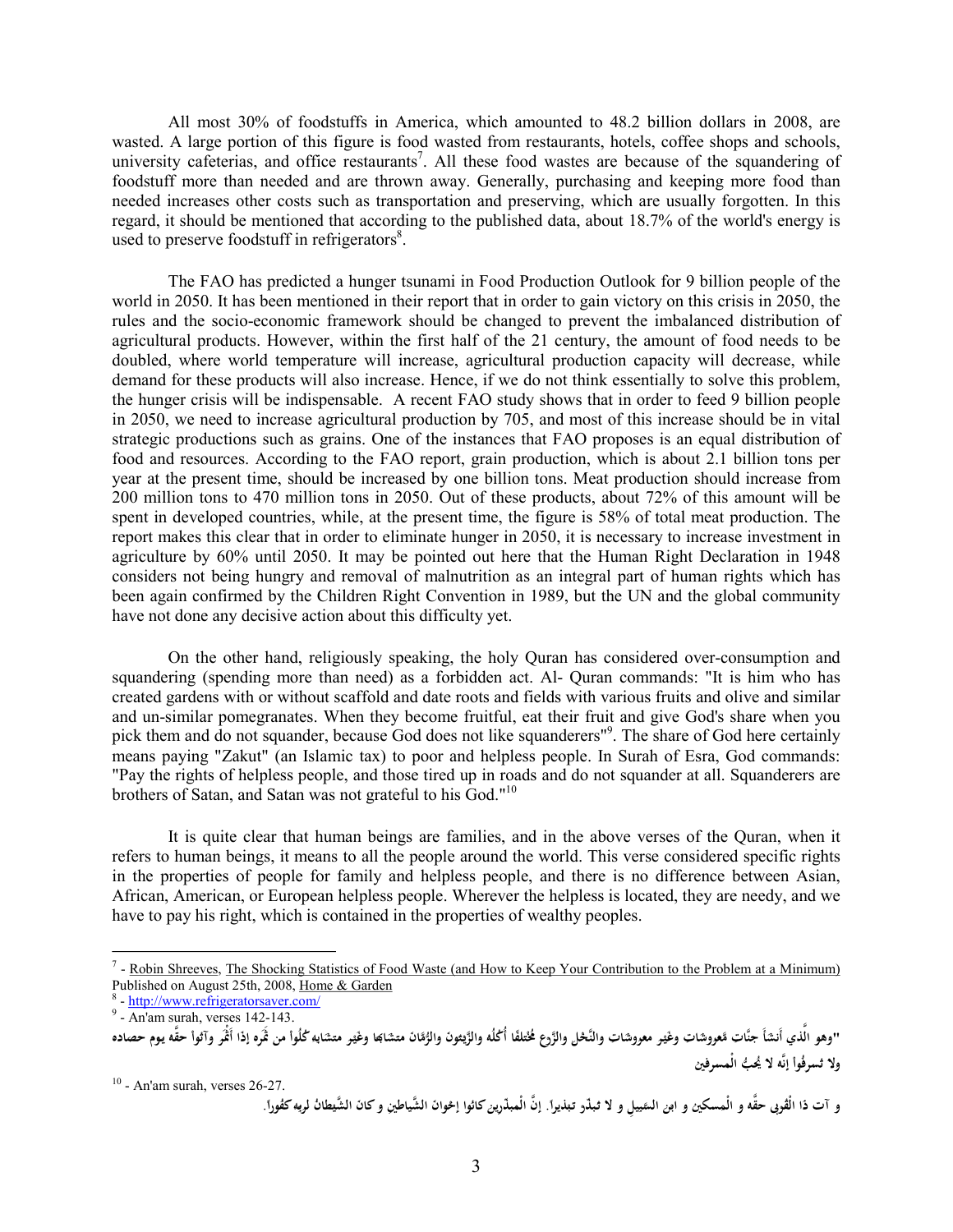Quran again commands: "Eat and drink and do not exceed limits because he does not like squanderers."<sup>11</sup> This subject, according to the commands of God, there is urgently needed for a global system to find a basic solution to the problem and put it at the top of the international policymaking agenda. Ethically, it is not appropriate for human being dignity to see some people throw away 30% of their foodstuff while some others suffer and die because of hunger and malnutrition.

The UN World Food Program Agency referred to a new record of the number of hungry people of the world on the occasion of International Food Day and made it clear that the agency had agreed to help by providing food for 108 million people in 74 countries this year. But some countries reduced the quota and pended the quota of some others because of the budget deficit. At last, it has managed to secure only 2.9 billion dollars of 6.7 billion dollars budget from donor countries in 2009. By a simple commensuration, one can find out that just America's food squanders, which was about 48.2 billion dollars in last year, 775 million hungry people could have been fed. And if we add the amount of squandering by Europe, Japan, and wealthy oil-producing countries to this figure, we can see that their squandering amounts reached several times as much of the food needed for hungry and malnutrition people of the world.

Unfortunately, food is considered as other goods, and no difference is considered between essential needs and luxury goods. Wealthy people can buy everything, while poor people usually can not afford to buy their basic needs. Human being has biologic needs of food, which is quite different from their secondary needs for other things. That is to say, they need food just like air and water to survive while food is supplied like other goods in the market. In this situation, in addition to people dying because of war and homelessness, some others die because of famine and starvation. Many people die because of chronic malnutrition and diseases thereof; their life becomes shorter, and they suffer more. Lack of food, the children also suffered due to low mental and bodily growth, which threatens their future<sup>12</sup>. As a result, the human being is wasting a portion of human power and resources, which decreases the supply in the global economy. This concept can be deducted from the Ouranic verse, which says<sup>13</sup>: "Eat from clean things we have sustenance for you and do not squander them which makes my anger possible and if my anger descent upon anyone, he will die."

From an economic point of view, prevention of squandering will decrease food prices, and thereof, poor people can afford to consume more food. This is very important from an economic point of view, and everybody and every family need to buy as much foodstuff as it is sufficient for him, and nothing should be left to be thrown away. Therefore, people should be trained not to throw away foodstuff and instead, should give them to the poor and helpless people so that these people do not decrease their utility but reduces prices and increases their welfare as well. Indeed, good nutrition of hungry people and malnutrition people will increase their efficiency, which leads to more production increase and welfare of all people of the Earth planet.

#### **References**

 $\overline{a}$ 

[http://en.wikipedia.org/wiki/List\\_of\\_waste\\_types](http://en.wikipedia.org/wiki/List_of_waste_types)

"The Definition of Waste, Summary of European Court of Justice Judgments." Defra. Updated 2009.

<sup>11</sup> - Aaraf surah, verse No. 31. **ين ُّب المُسِرف َ ُيح لا ُوا إنَّه ِرف ُس لا وا و ْشر ُكلُوا و و َ ِ ِ پو و۔ تشریو یہ**<br>م **ت َ ب َ ا َ**

**<sup>َ</sup>** <sup>12</sup> - Aaraf surah, verse No. 31. **ُ لا وا و ْشر ُكلُوا و و ين ُّب المُسِرف َ ُيح لا ُوا إنَّه ِرف س ت پور و۔ تشریق إنہ**<br>م **ب ا َ ِ ِ ْ**

**<sup>َ</sup> َ َ َ** ڭلُوا من طَيبات ما رزڤتاڭم ولا تطْعَوا فيه فَيحلَّ عَلَيْكُم غَصَبِي ومن يَحْلل علَيْه غَصَبِي فَقَدْ هوى. .B1 - Taha surah, verse No. 81 - <sup>13</sup> **َ ِ ْ َ ْ ِ ْ َ َ ْ ْ َ ِ َ ِ ِ ْ َ َ َ َ َ َ َ ِ ِ َ َ ْ**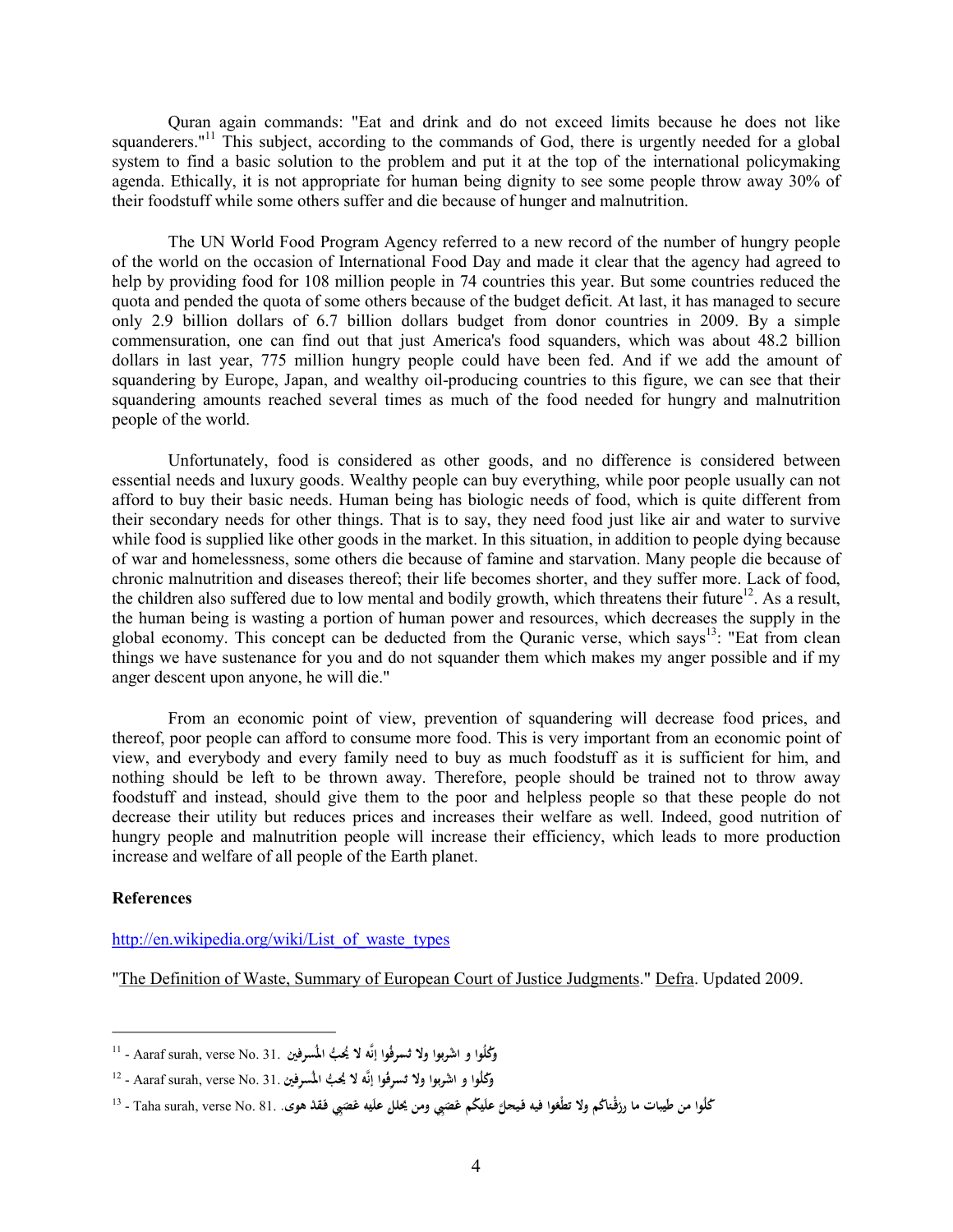[http://www.defra.gov.uk/environment/waste/topics/pdf/ECJCaseLaw20090209.pdf.](http://www.defra.gov.uk/environment/waste/topics/pdf/ECJCaseLaw20090209.pdf) Retrieved 2009-08- 20.

[http://www.fao.org/UNFAO/Bodies/cfs/cfs34/index\\_en.htm](http://www.fao.org/UNFAO/Bodies/cfs/cfs34/index_en.htm) 

## <http://www.iaahp.net>

Olivier De Schutter, 2009, UN Special Rapporteur on the right to food, Accountability to combat hunger.

[http://www.iaahp.net/fileadmin/templates/iaah/WFD2009/contributions/IAAHeditorial\\_DeSchutter\\_EN.p](http://www.iaahp.net/fileadmin/templates/iaah/WFD2009/contributions/IAAHeditorial_DeSchutter_EN.p) df

All-Africa Global Media, Feb. 19, 2008.

Robin Shreeves, The Shocking Statistics of Food Waste (and How to Keep Your Contribution to the Problem at a Minimum) Published on August 25th, 2008, Home & Garden

<http://www.refrigeratorsaver.com/>

Bidabad, Bijan; Squandering in Ethic Economics: Consumer and Producer Behaviors Analysis. 2010. Squandering in Ethic Economics: Consumer and Producer Behaviors Analysis. International Journal of Islamic Business & Management, 3(2), 30-41. 2019. Retrieved from <https://www.cribfb.com/journal/index.php/ijibm/article/view/279> <http://www.bidabad.ir/doc/esraf-eghtesade-akhlagh-en.pdf>

Bijan Bidabad, Overconsumption in Ethic Economics and Sustainable Development. 2010. Recent Advances in Energy, Environment and Financial Planning, Proceedings of the 5th International Conference on Development, Energy, Environment, Economics (DEEE '14), Florence, Italy, November 22-24, 2014. International Journal of Islamic Business & Management, 3(2), 42-51, 2019. <https://www.cribfb.com/journal/index.php/ijibm/article/view/280> <http://www.bidabad.ir/doc/toseeh-payedar-eghtesade-akhlagh-en.pdf>

Bidabad, Bijan, Equilibrium in Ethic Economics. International Journal of Islamic Business & Management, 3(2), 16-23. 2019. <https://www.cribfb.com/journal/index.php/ijibm/article/view/277> <http://www.bidabad.ir/doc/taadol-eghtesade-akhlagh-en.pdf>

Bijan Bidabad, Mahshid Sherafati, Disposition (Shakilah) of Society and Ethic Economics. Argos journal, 2016, pp. 181-192. <http://nebula.wsimg.com/8bfebcd133a5712fff5418e5367d27a0?AccessKeyId=C26FF9F9DF5628791B69>

&disposition=0&alloworigin=1

<http://www.bidabad.ir/doc/shakeleh-ejtema-eghtesade-akhlagh-en.pdf>

Bijan Bidabad, Ethic Economics, Fair Economy, New Economy, Sustainability and other Related Disciplines. In Dominique de Courcelles, Editor, "Actes pour une économie juste". June 2015. International Journal of Islamic Business & Management, 3(2), 24-29, 2019. <https://www.cribfb.com/journal/index.php/ijibm/article/view/278> <http://www.bidabad.ir/doc/fair-economy-en.pdf>

Bijan Bidabad, Co-Philanthropy Institution, Reza Social Work Institute, 2015, Tehran, Iran.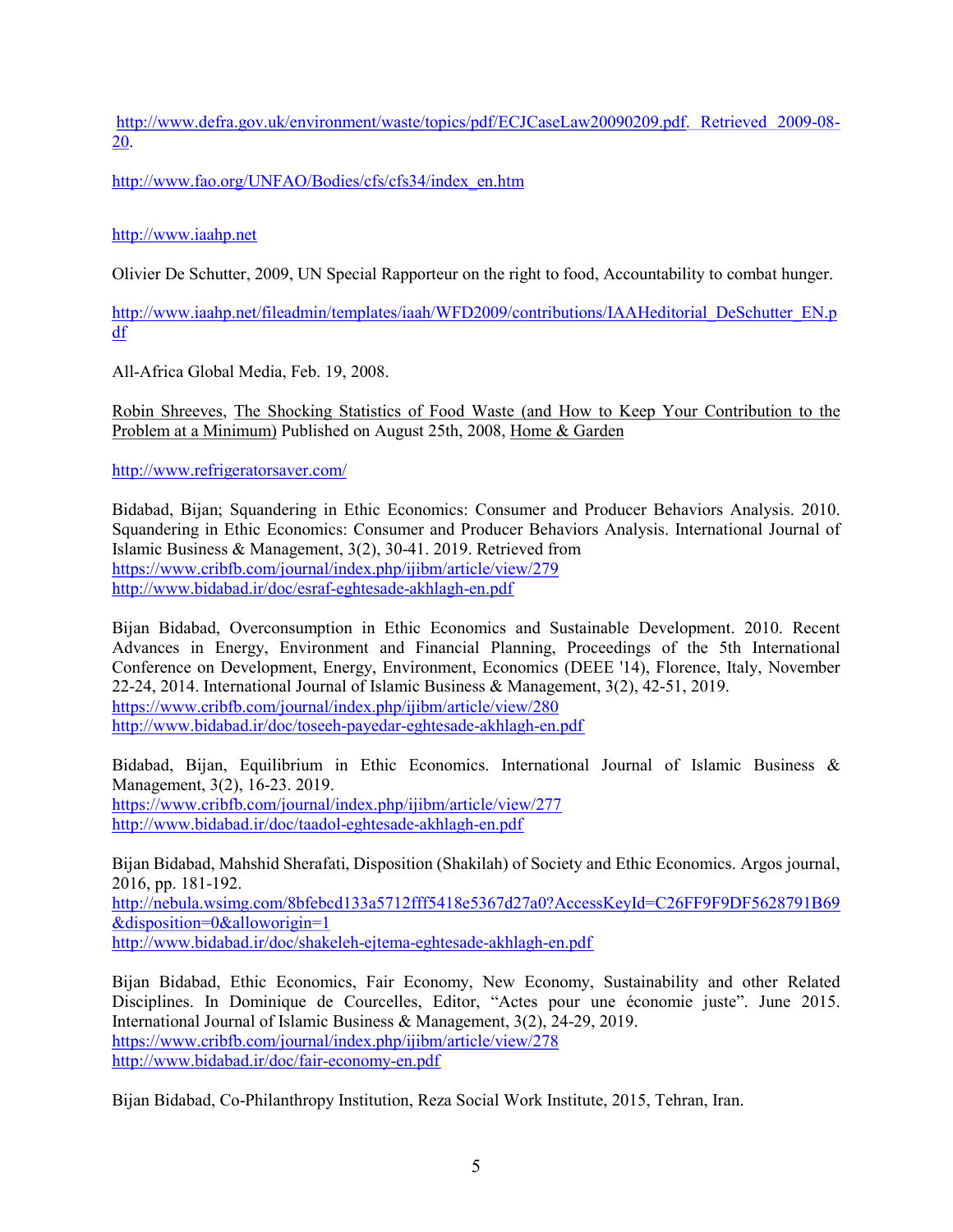<http://www.bidabad.ir/doc/Tabandeh-Co-Philanthropy-en.pdf>

Bijan Bidabad, Introduction to Tabandah Co-Philanthropy System, Reza Social Work Institute, 2015, Tehran, Iran.

<http://www.bidabad.ir/doc/Tabandeh-Co-Philanthropy-System-general-en.pdf>

Bijan Bidabad, Collecting and Distributing Subsystems of Tabandah Co-Philanthropy System, Reza Social Work Institute, 2015, Tehran, Iran. <http://www.bidabad.ir/doc/Tabandeh-Co-Philanthropy-Collect-Distribute-Sub-en.pdf>

Bijan Bidabad, Educational Subsystems of Tabandah Co-Philanthropy System, Reza Social Work Institute, 2015, Tehran, Iran. <http://www.bidabad.ir/doc/Tabandeh-Co-Philanthropy-Education-Sub-en.pdf>

Bijan Bidabad, Provision and Equipping Subsystems of Tabandah Co-Philanthropy System, Reza Social Work Institute, 2015, Tehran, Iran. <http://www.bidabad.ir/doc/Tabandeh-Co-Philanthropy-Provision-Equipping-Sub-en.pdf>

Bijan Bidabad, Financial Aids Subsystems of Tabandah Co-Philanthropy System, Reza Social Work Institute, 2015, Tehran, Iran. <http://www.bidabad.ir/doc/Tabandeh-Co-Philanthropy-Financial-Aids-Sub-en.pdf>

Bijan Bidabad, Employment Subsystems of Tabandah Co-Philanthropy System, Reza Social Work Institute, 2015, Tehran, Iran. <http://www.bidabad.ir/doc/Tabandeh-Co-Philanthropy-Employment-Sub-en.pdf>

Bijan Bidabad, Counselling and Social Care Subsystems of Tabandah Co-Philanthropy System, Reza Social Work Institute, 2015, Tehran, Iran. <http://www.bidabad.ir/doc/Tabandeh-Co-Philanthropy-Counselling-Social-Care-Sub-en.pdf>

بیژن بیدآباد، اسراف در اقتصاد اخلاق (بررسی رفتار مصرف کننده و تولید کننده)، مجموعه مقالات همایش اصلاح الگوي مصرف، موسسه مطالعات و پژوهشهاي بازرگانی، وزارت بازرگانی، 4 مرداد ،1388 صفحات ،49-76 تهران. <http://www.bidabad.ir/doc/esraf-eghtesade-akhlagh.pdf>

بیژن بیدآباد، اسراف و اقتصاد اخلاق، ماهنامه بانک و اقتصاد، مهر ۱۳۸۷، شماره ۹۴، صفحات ۶۴–۶۱.

بیژن بیدآباد، تعادل در اقتصاد اخلاق، .1388

<http://www.bidabad.ir/doc/taadol-eghtesade-akhlagh.pdf>

بیژن بیدآباد، شاکله اجتماع و اقتصاد اخلاق، ۱۳۸۸.

<http://www.bidabad.ir/doc/shakeleh-ejtema-eghtesade-akhlagh.pdf>

بیژن بیدآباد، تبذیر در اقتصاد اخلاق و توسعه پایدار، مجموعه مقالات همایش اصلاح الگوي مصرف، موسسه مطالعات و پژوهشهای باز رگانی، وزارت بازر گانی، ۴ مرداد ۱۳۸۸، صفحات ۴۰۰-۳۷۷، تهران.

<http://www.bidabad.ir/doc/toseeh-payedar-eghtesade-akhlagh.pdf>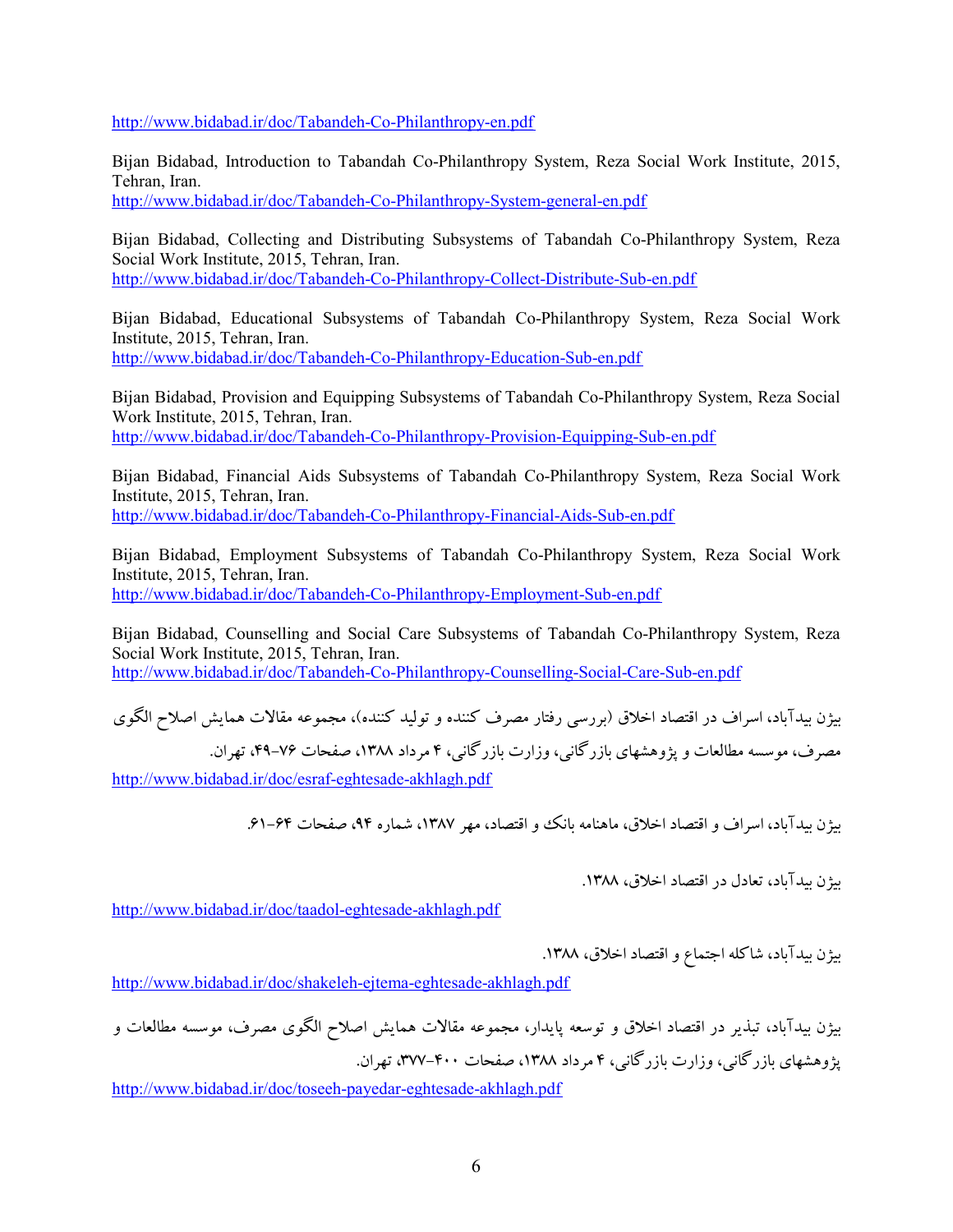بیژن بیدآباد، مبانی عرفانی روش شناسی علم، ۱۳۸۸.

<http://www.bidabad.ir/doc/mabani-ravesh-shenasi-elm.pdf>

بیژن بیدآباد، پدیده جهانی گرسنگی و اسراف در غذا. مجله بانک وو اقتصاد، بهمن ۱۳۸۸، شماره ۱۰۴، صفحات ۶۳–۵۹. <http://www.bidabad.ir/doc/gorosnegi/padideh-gorosnegi.pdf>

بیژن بیدآباد، تعادل در اقتصاد اخلاق و اقتصاد نئوکلاسیک، .1389

<http://www.bidabad.ir/doc/taadol-akhlaq-neoclassic.pdf>

بیژن بیدآباد، مسائل اجرایی مؤسسات مددکاري، خیریه و نیکوکاري، مددکاري رضا، ،1394 تهران. <http://www.bidabad.ir/doc/social-work-problems-fa.pdf>

بیژن بیدآباد، (کتاب) سیستم تعاون نیکوکاری تابنده (سامانه یکپارچه تحت وِب تعاون نیکوکاری)، مددکاری رضا، ۱۳۹۴، تهران.

<http://www.bidabad.ir/doc/detailed-Tabandeh-Co-Philanthropy.pdf>

بیژن بیدآباد، فعالیت مؤسسات مددکاري و خیریه در چارچوب نهاد حقوقی تعاون نیکوکاري، مددکاري رضا، ،1394 تهران. <http://www.bidabad.ir/doc/Tabandeh-Co-Philanthropy-Social-Work-fa.pdf>

بیژن بیدآباد، نهاد تعاون نیکوکاري، مددکاري رضا، ،1394 تهران. <http://www.bidabad.ir/doc/Tabandeh-Co-Philanthropy-fa.pdf>

بیژن بیدآباد، کلیات سیستم تعاون نیکوکاري تابنده، مددکاري رضا، ،1394 تهران. <http://www.bidabad.ir/doc/Tabandeh-Co-Philanthropy-System-general-fa.pdf>

بیژن بیدآباد، زیرسیستمهاي جمعآوري وتوزیع در تعاون نیکوکاري تابنده، مددکاري رضا، ،1394 تهران. <http://www.bidabad.ir/doc/Tabandeh-Co-Philanthropy-Collect-Distribute-Sub-fa.pdf>

بیژن بیدآباد، زیرسیستمهاي تأمین و تجهیزدر تعاون نیکوکاري تابنده، مددکاري رضا، ،1394 تهران. <http://www.bidabad.ir/doc/Tabandeh-Co-Philanthropy-Provision-Equipping-Sub-fa.pdf>

بیژن بیدآباد، زیرسیستمهاي مساعدت مالی در تعاون نیکوکاري تابنده، مددکاري رضا، ،1394 تهران. <http://www.bidabad.ir/doc/Tabandeh-Co-Philanthropy-Financial-Aids-Sub-fa.pdf>

بیژن بیدآباد، زیرسیستمهاي اشتغالزایی در تعاون نیکوکاري تابنده، مددکاري رضا، ،1394 تهران. <http://www.bidabad.ir/doc/Tabandeh-Co-Philanthropy-Employment-Sub-fa.pdf>

بیژن بیدآباد، زیرسیستمهاي آموزشی در تعاون نیکوکاري تابنده، مددکاري رضا، ،1394 تهران. <http://www.bidabad.ir/doc/Tabandeh-Co-Philanthropy-Education-Sub-fa.pdf>